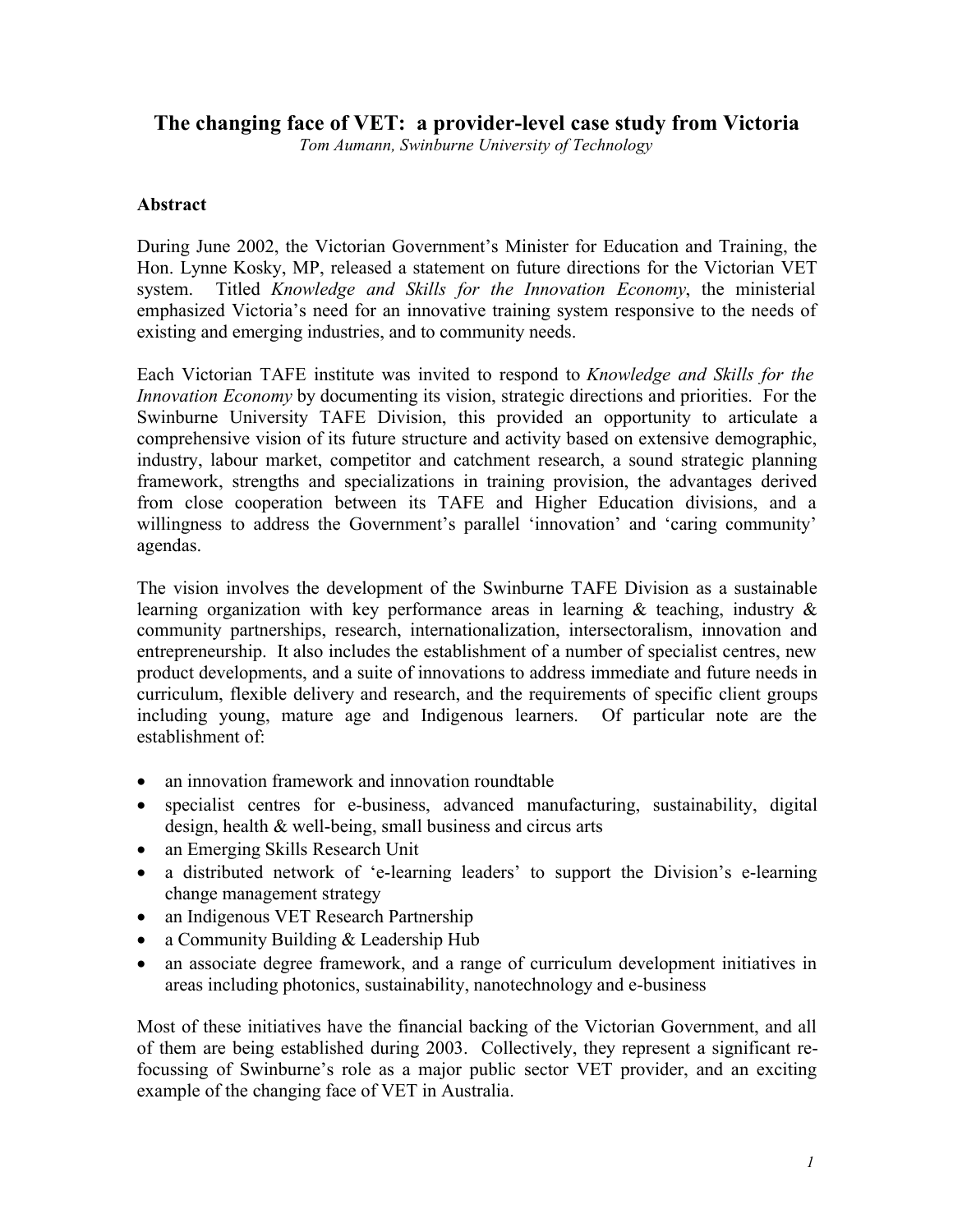#### **Introduction**

Swinburne University of Technology is a dual sector university operating across six Melbourne campuses – at Hawthorn and Prahran in the inner eastern suburbs, at Croydon, Lilydale and Wantirna in the outer east, and at Healesville in the semi-rural Shire of Yarra Ranges – as well as at several sites offshore. Swinburne has a strong research profile, and it prides itself on innovation and entrepreneurship. Within the context of the University, the Swinburne TAFE Division is one of Victoria's largest VET providers, delivering approximately 8 million student contact hours of training annually across 15 industry sectors to more than 40,000 enrolled students.

The Swinburne TAFE Division's mission is to provide quality VET programs responsively, flexibly and inclusively for individuals, industry and the wider community, capitalizing on its advantage as part of a university of technology. It seeks to be innovative, and to perform at a high level in seven key performance areas – 'learning  $\&$ teaching', 'industry & community partnerships', 'research', 'internationalism', 'innovation', 'entrepreneurship' and the 'intersectoral advantage'. Of these, 'learning & teaching' and 'industry & community partnerships' have a level of primacy designed to ensure Swinburne's pre-eminence as a public sector VET provider.

During June 2002, the Victorian Government's Minister for Education and Training, the Hon. Lynne Kosky, MP, released a statement on future directions for the Victorian VET system. Entitled *Knowledge and Skills for the Innovation Economy*, the ministerial statement stressed Victoria's need for an innovative training system responsive to the needs of existing and emerging industries, and to the needs of the wider community.

Each Victorian TAFE institute was invited to respond to *Knowledge and Skills for the Innovation Economy* by documenting its vision, strategic directions and priorities in a 'strategic statement'. For the Swinburne TAFE Division, this provided an opportunity to articulate a comprehensive vision of its future based on extensive industry, labour market, catchment and competitor research. This vision needed to have a horizon of  $8 - 10$  years, and it had to take account of:

- the Victorian Government's parallel 'innovation' and 'caring community' agendas, and the need for Swinburne to become much more responsive to current and emerging industry and community needs
- the invitation extended through the ministerial statement for TAFE providers to selfnominate to establish 'specialist centres' in order to meet the training needs of specific industry sectors, to seek funding for new product developments, and to redirect government funding from training provision to support well-targeted innovations
- the Swinburne TAFE Division's existing strengths and weaknesses, and the importance of differentiating itself from other Victorian VET providers
- the priority for Swinburne to become a learning organisation, with an emphasis on quality management, continuous improvement and sustainability
- Swinburne's multi-campus operation, and its intersectoral advantage

## **Methods**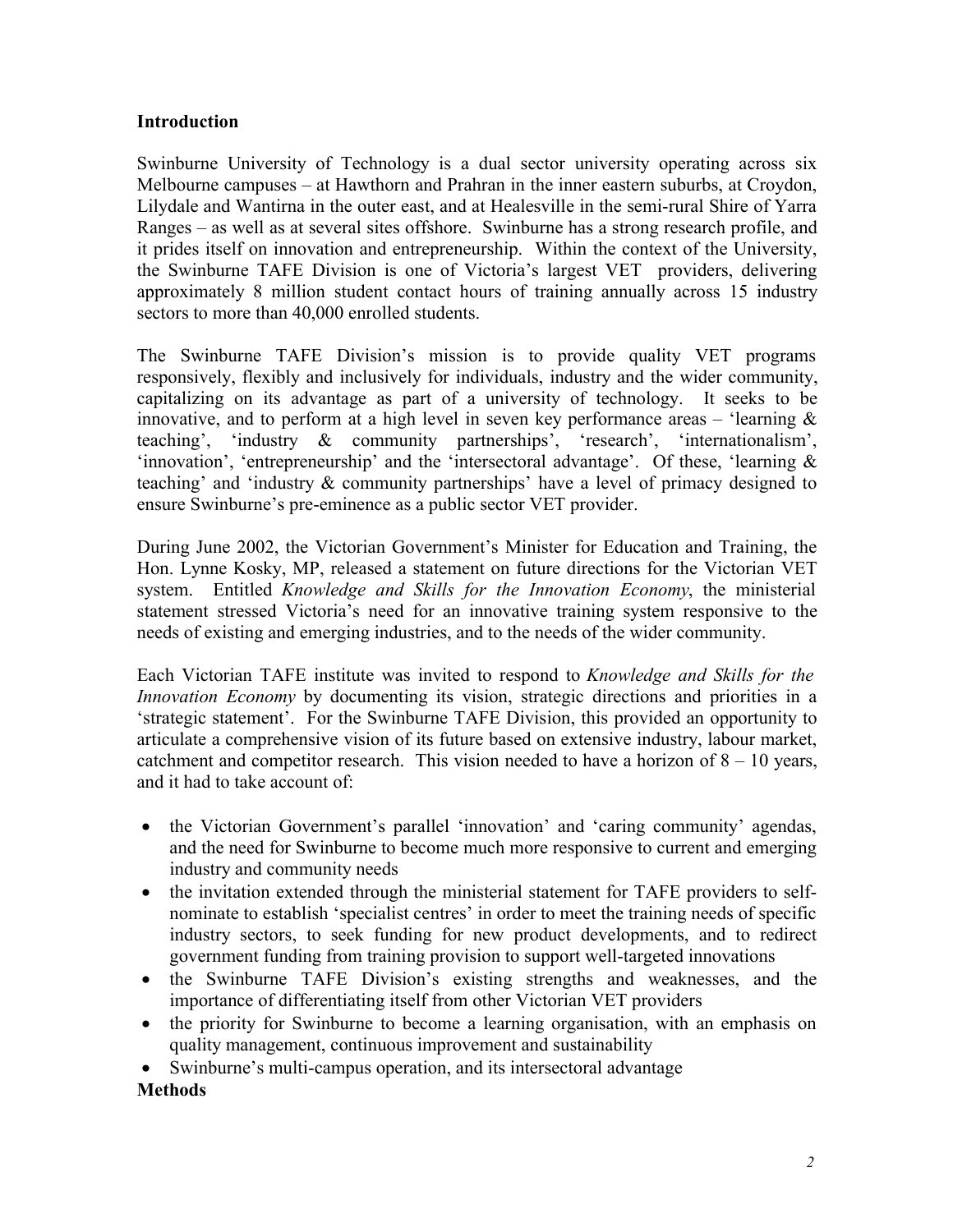The development of the Swinburne TAFE Division's 'strategic statement' in response to *Knowledge and Skills for the Innovation Economy* was led by the Division's Executive Group, with research support provided by the Strategic Planning Services Department. The TAFE Executive Group had already been working on a long-term strategic planning exercise for some months prior to the release of the ministerial statement, with the assistance of a grant provided through the ANTA Reframing the Future scheme.

The Strategic Planning Services Department provided the TAFE Executive Group with a range of data inputs to inform decision-making. The key data and sources were:

- existing Swinburne University of Technology strategic, master and enabling plans, and the TAFE Division's 2002 – 4 strategic plan
- current, trend and projected demographic data for Victoria and for the Swinburne TAFE Division's main regional catchments, sourced mainly from ABS 2001 census material, and from government publications such as the 2001 and 2002 *Victorian Population Bulletins*
- distributional data for industry in Swinburne's main catchments, by sector, size and number of employees, sourced mainly through ABS and other government publications
- employment projections included within training plans and other publications prepared by national and Victorian industry advisory agencies, and government task forces
- data relating to the size and scope of the Division's training profile in relation to the training profiles of other VET providers in Melbourne and eastern Victoria, sourced mainly through the Victorian Office of Training and Tertiary Education (OTTE)

The data obtained were summarised and tabulated for the TAFE Executive Group, and translated to catchment maps, where appropriate, using the InfoMap software. The maps and tables were then used to inform Executive Group discussions and decision-making at a series of meetings during June – August 2002.

## **Findings and discussion**

There were appreciable differences between campuses in the composition of the student population by age ( $\chi^2 = 1,728$ , d.f. = 15, p < 0.001), but not by sex. In particular, the outer suburban campuses (Croydon, Lilydale and Wantirna) accounted for less than half of the TAFE Division's student enrolments at 30 June 2002, but for *c.* 75% of enrolled 14 – 17 year-olds, and *c.* 60% of students aged 45 years or older (Table 1). Conversely, the inner suburban Hawthorn campus accounted for 30% of all TAFE enrolments and nearly 40% of students aged  $18 - 24$  years, but only *c*. 10% of the  $14 - 17$  year-olds, and *c*. 20% of students aged 45 years or older. Indigenous enrolments were concentrated at the small Healesville campus, and at inner suburban Prahran.

#### **Table 1 – Swinburne TAFE enrolments by age and campus at 30 June 2002**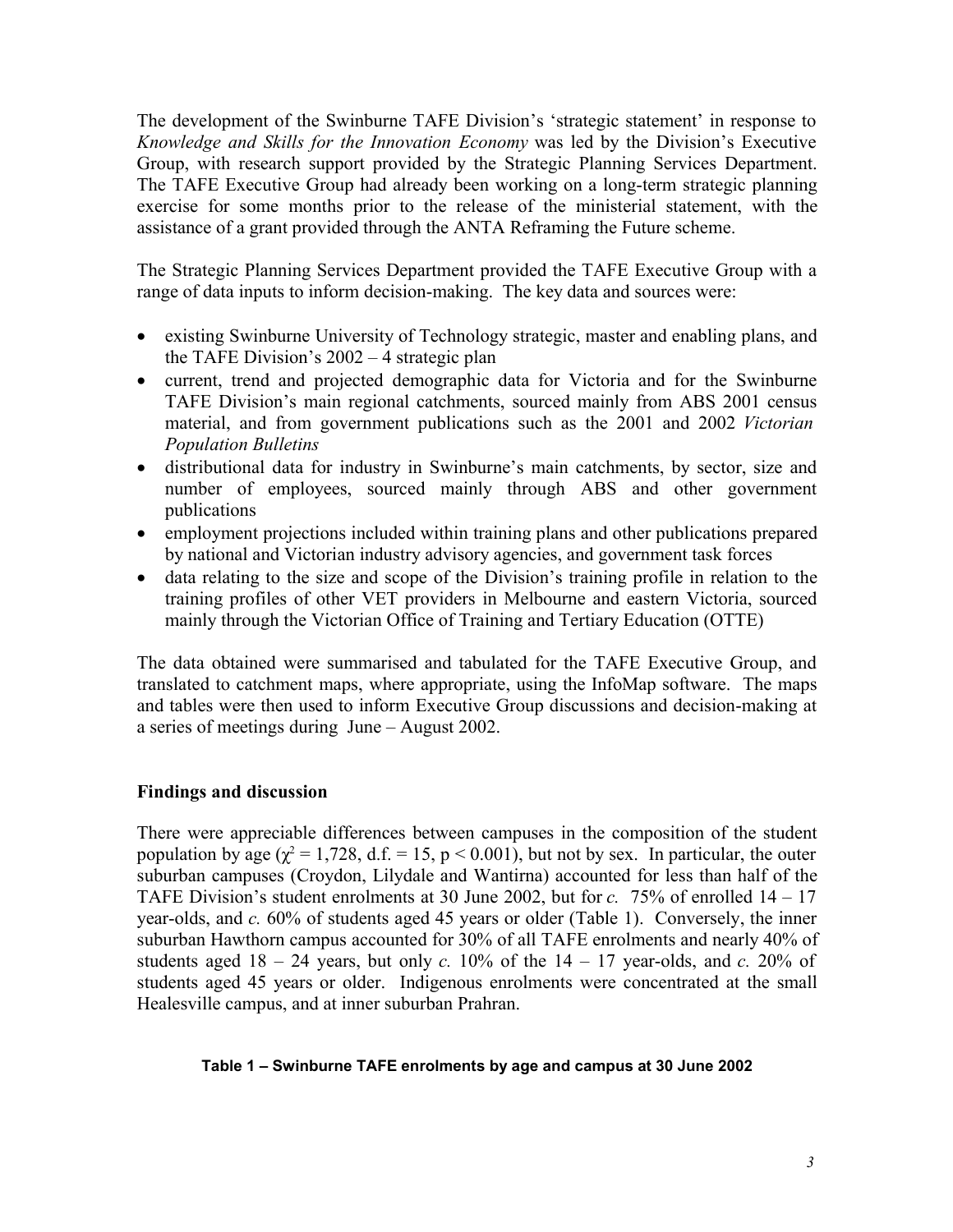|                     | Student enrolments by age class, 30 June $20021$ (n) |                 |                 |                   |                         |
|---------------------|------------------------------------------------------|-----------------|-----------------|-------------------|-------------------------|
| Campus              | (% of all enrolments in age class)                   | Enrolments (n)  |                 |                   |                         |
|                     | $14 - 17$ years                                      | $18 - 24$ years | $25 - 44$ years | $45+$ years       | $\frac{6}{6}$ of total) |
|                     |                                                      |                 |                 |                   |                         |
| Inner metropolitan: |                                                      |                 |                 |                   |                         |
| Hawthorn            | 174(10.6)                                            | 3,284 (37.3)    | $2,247$ (29.7)  | 500 (18.8)        | 6,205<br>(30.0)         |
| Prahran             | 201 (12.2)                                           | 1,888(21.4)     | 1,875(24.8)     | 535 $(20.1)$      | 4.499<br>(21.8)         |
| Outer metropolitan: |                                                      |                 |                 |                   |                         |
| Croydon             | 381 (23.2)                                           | 1,244(14.1)     | 1,676(22.1)     | 763 (28.7)        | (19.7)<br>4,064         |
| Lilydale            | 337 (20.5)                                           | 838<br>(9.5)    | 277<br>(3.7)    | $142 \quad (5.3)$ | 1,594<br>(7.7)          |
| Wantirna            | 516 (31.4)                                           | 1,533(17.4)     | 1,441(19.0)     | 655 (24.7)        | 4,145<br>(20.0)         |
| Rural:              |                                                      |                 |                 |                   |                         |
| Healesville         | 33<br>(2.0)                                          | 23<br>(0.3)     | 52<br>(0.7)     | 61<br>(2.3)       | 169<br>(0.8)            |
|                     |                                                      |                 |                 |                   |                         |
| Total:              | 1,642                                                | 8,810           | 7,568           | 2,656             | 20,676                  |
|                     |                                                      |                 |                 |                   |                         |

1 Excludes all 'off-campus' enrolments including work-based, distance and offshore learners, and all fee-for-service short course enrolments.

Data from the 2001 census also revealed clear differences in the demographic make-up of the communities in Swinburne's main catchment LGAs. For example, there are more than twice as many 5 – 14 year-olds in the outer metropolitan Knox and Maroodah LGAs as there are in the inner metropolitan municipalities of Boroondara and Stonnington, but fewer 25 – 34 year-olds, and fewer people aged 35 years or older (Table 2). Thus, the concentration of young learners at the outer eastern campuses is likely to continue for at least some years.

**Table 2 – Population demographics in Swinburne's main catchment LGAs**

|                                                                                       | Approximate population, by age bracket (ABS 2001 census data) |                 |                 |             |  |
|---------------------------------------------------------------------------------------|---------------------------------------------------------------|-----------------|-----------------|-------------|--|
| LGAs and campuses                                                                     | $5 - 14$ years                                                | $15 - 24$ years | $25 - 34$ years | $35+$ years |  |
| Inner metropolitan:<br>Boroondara & Stonnington LGAs<br>Hawthorn and Prahran campuses | 19,000                                                        | 35,000          | 43,000          | 115,000     |  |
| Outer metropolitan:<br>Knox & Maroondah LGAs<br>Wantirna & Croydon campuses           | 41,500                                                        | 41,000          | 36,500          | 97,000      |  |
| Outer metropolitan/rural:<br>Shire of Yarra Ranges<br>Lilydale & Healesville campuses | 27,000                                                        | 23,500          | 26,500          | 62,000      |  |

The outer eastern municipalities of Knox and Maroondah were identified as important centres for engineering and manufacturing, while inner suburban Boroondara and Stonnington were relatively strong in the art & design and recreation sectors (Table 3). Hospitality and tourism enterprises were concentrated in the inner east and the Yarra Valley wine-growing district, while businesses in health & community services and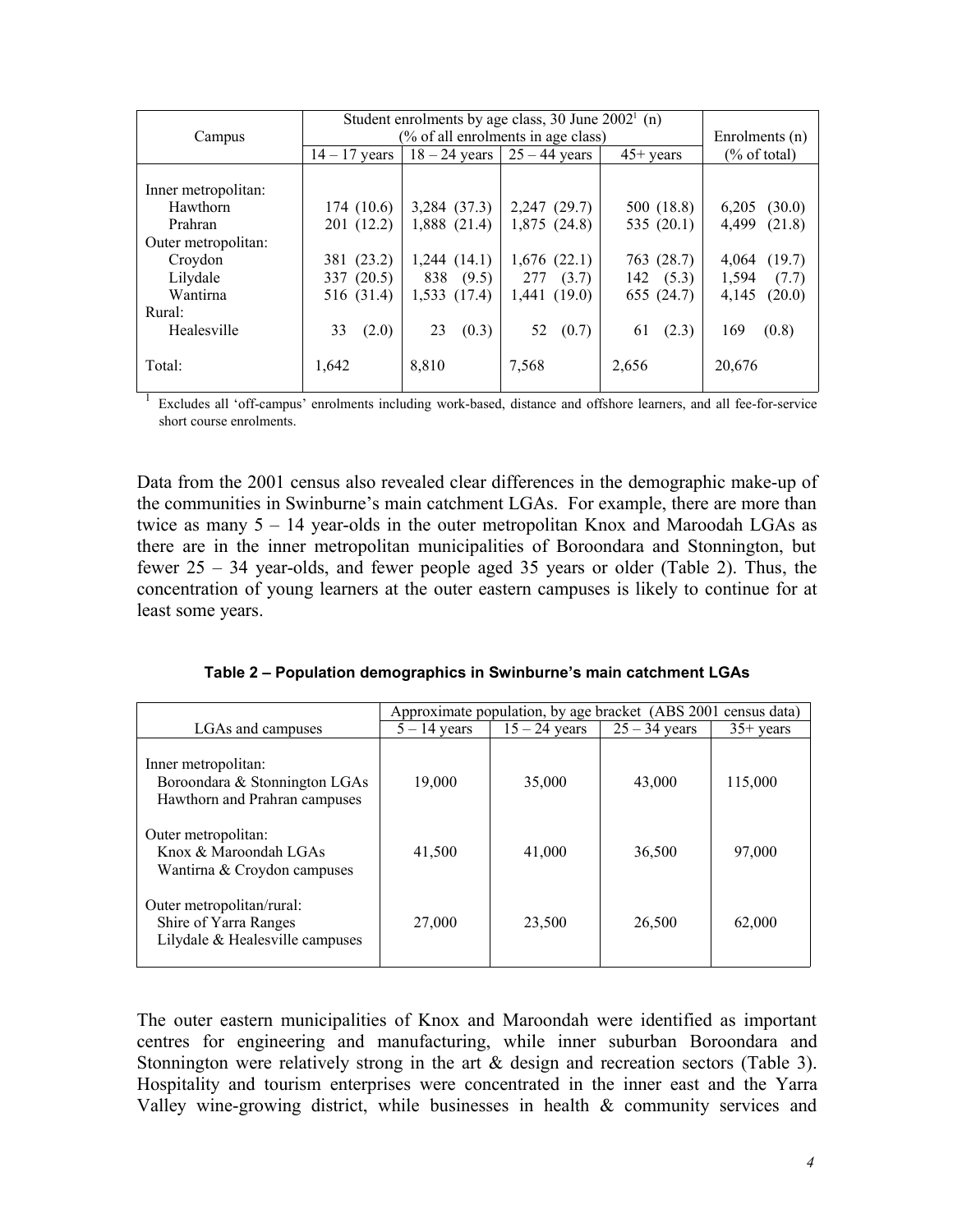finance & insurance were distributed more equitably across the Swinburne catchments. Furthermore, an analysis of ABS and other data for these industry sectors and selected sub-sectors within them revealed at least a loose correlation between enterprise numbers and total employee numbers.

|                                                                                     | Approximate number of businesses, by industry sector |            |                                   |                                            |                           |
|-------------------------------------------------------------------------------------|------------------------------------------------------|------------|-----------------------------------|--------------------------------------------|---------------------------|
| LGAs and campuses                                                                   | Art/design                                           | Recreation | Engineering $\&$<br>Manufacturing | Health $&$<br>Community<br><b>Services</b> | Finance $\&$<br>Insurance |
| Inner metropolitan:<br>Boroondara & Stonnington LGAs<br>Hawthorn & Prahran campuses | 65                                                   | 275        | 200                               | 1,400                                      | 1,550                     |
| Outer metropolitan:<br>Knox & Maroondah LGAs<br>Wantirna & Croydon campuses         | 40                                                   | 120        | 1,950                             | 1,050                                      | 1,400                     |
| Outer metropolitan/rural:<br>Yarra Ranges LGA<br>Lilydale $&$ Healesville campuses  | 15                                                   | 75         | 450                               | 160                                        | 300                       |

**Table 3 – Businesses in selected industry sectors in Swinburne's main catchment LGAs**

<sup>1</sup> Estimates based on ABS data, supplemented by additional information from local government and area consultative committee sources.

OTTE data revealed the Swinburne TAFE Division, in comparison with other Victorian VET providers, to have major strength in training provision in a number of these industry sectors. In particular, in 2001 Swinburne had more than 10% of the government-funded VET market in Victoria (range 11.5% - 18.9%) in business services, community services and health, electrotechnology and communications, and culture and recreation. Moreover, OTTE data indicated Swinburne to be one of Victoria's top three providers of training for a range of important industry subsectors, including IT, health, community services, sustainability/environmental science, recreation and entertainment.

Growth rates in the Swinburne TAFE Division's share of VET provision have also been strong in these industry sectors and subsectors. During 1994 – 2001, for example, the Division's share of the government-funded VET market in Victoria increased in business services (by 19%), community services and health (by 18%), culture and recreation (by 99%), and electrotechnology and communications (by 27%).

On the basis of its comparative strength in training provision, the current and emerging skill and training needs identified in training plans and other industry reports, the distribution of businesses and employees in different industry sectors across Melbourne, and the Victorian Government's strategic priorities identified in *Knowledge and Skills for the Innovation Economy*, the Swinburne TAFE Division determined to establish seven specialist centres (Figure 1).

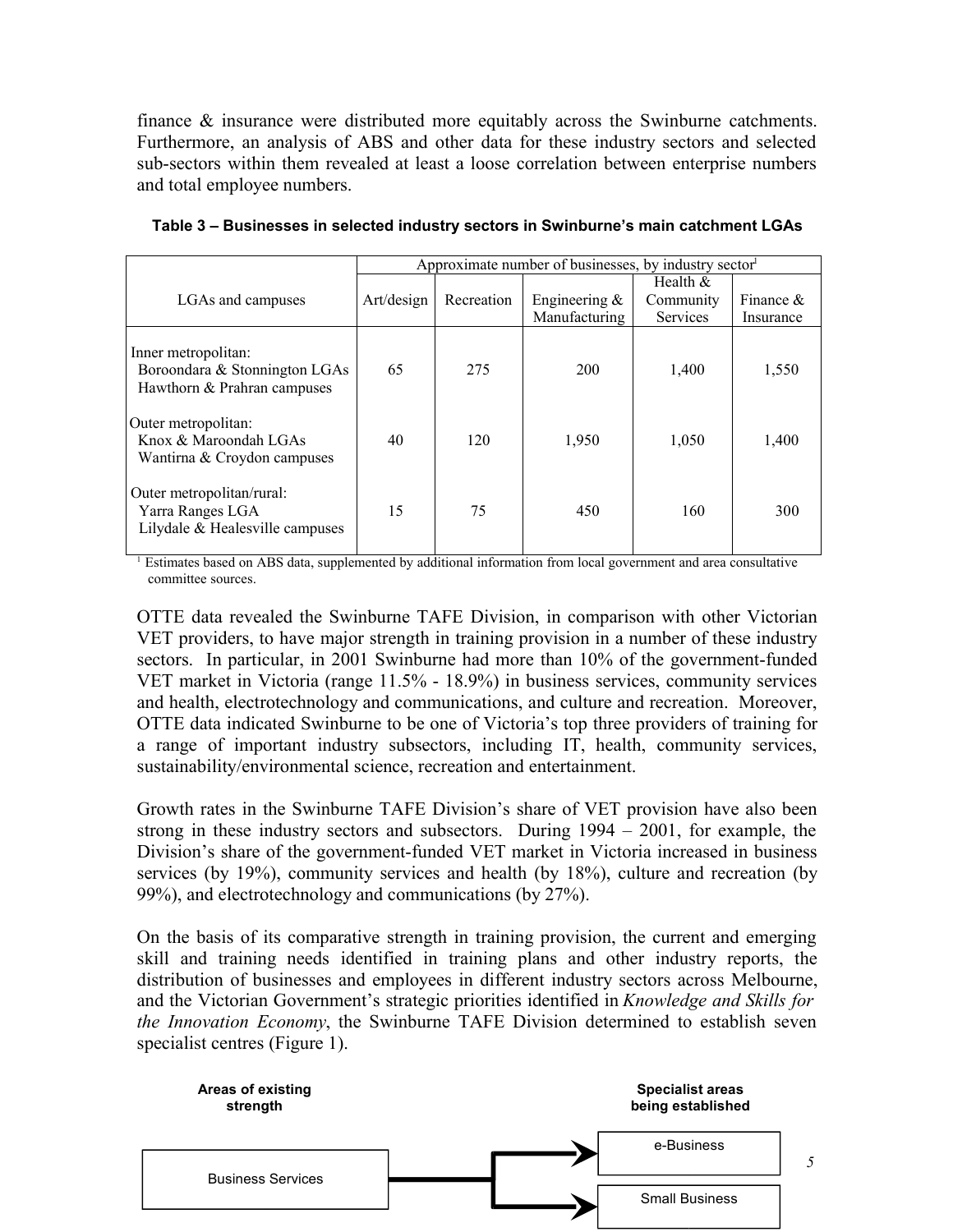

expertise available through the Higher Education Division's School of Business and the Australian Graduate School of Entrepreneurship at Swinburne's Hawthorn campus.

To date, OTTE funding in excess of \$1 million has been provided to seed the establishment of the specialist centres for advanced manufacturing and sustainability. The other centres have been established with funding provided from within Swinburne's own resources, but several of them will be the subject of funding submissions to government later in 2003.

To support the work of the specialist centres, and to identify an important gap in the planning data, Swinburne also decided to establish an Emerging Skills Research Unit within its Strategic Planning Services Department. Established with government funding redirected from training provision, this Unit will work closely with research centres in Swinburne's Higher Education Division, and with CRCs. It will also liaise with national and state industry advisory bodies in ongoing environmental scanning, and undertake focused research projects to identify and address emerging skill and training needs in the industry sectors and subsectors served by the new specialist centres.

Specialist centre activity will also be assisted by a range of curriculum and new product development initiatives. For example, staff at the e-Business Specialist Centre are currently working on the development of an interactive multimedia 'virtual e-business supply chain', and the Centre for Advanced Manufacturing is developing new curriculum at the associate degree level in photonics and nanotechnology. These initiatives are currently supported by OTTE funding in excess of \$350,000.

Two further outcomes from the analysis of the industry and demographic data were the desirability of: 1) consolidating the training provision at each campus, in order to meet local and regional needs and create a 'critical mass' of specialist teaching and support staff to support this provision; and 2) introducing a suite of innovations to address other specific local and regional needs. Once again, these innovations have been supported by an OTTE-approved redirection of funding from training provision, and they include:

- a virtual centre for mature learners and workers, supported by new vocationallyoriented short courses, and the implementation of a staff professional development program on the needs and preferences of mature age learners
- a "Curriculum for the Future" project, to develop curriculum including accredited short courses for emerging, converging and rapidly changing industries linked to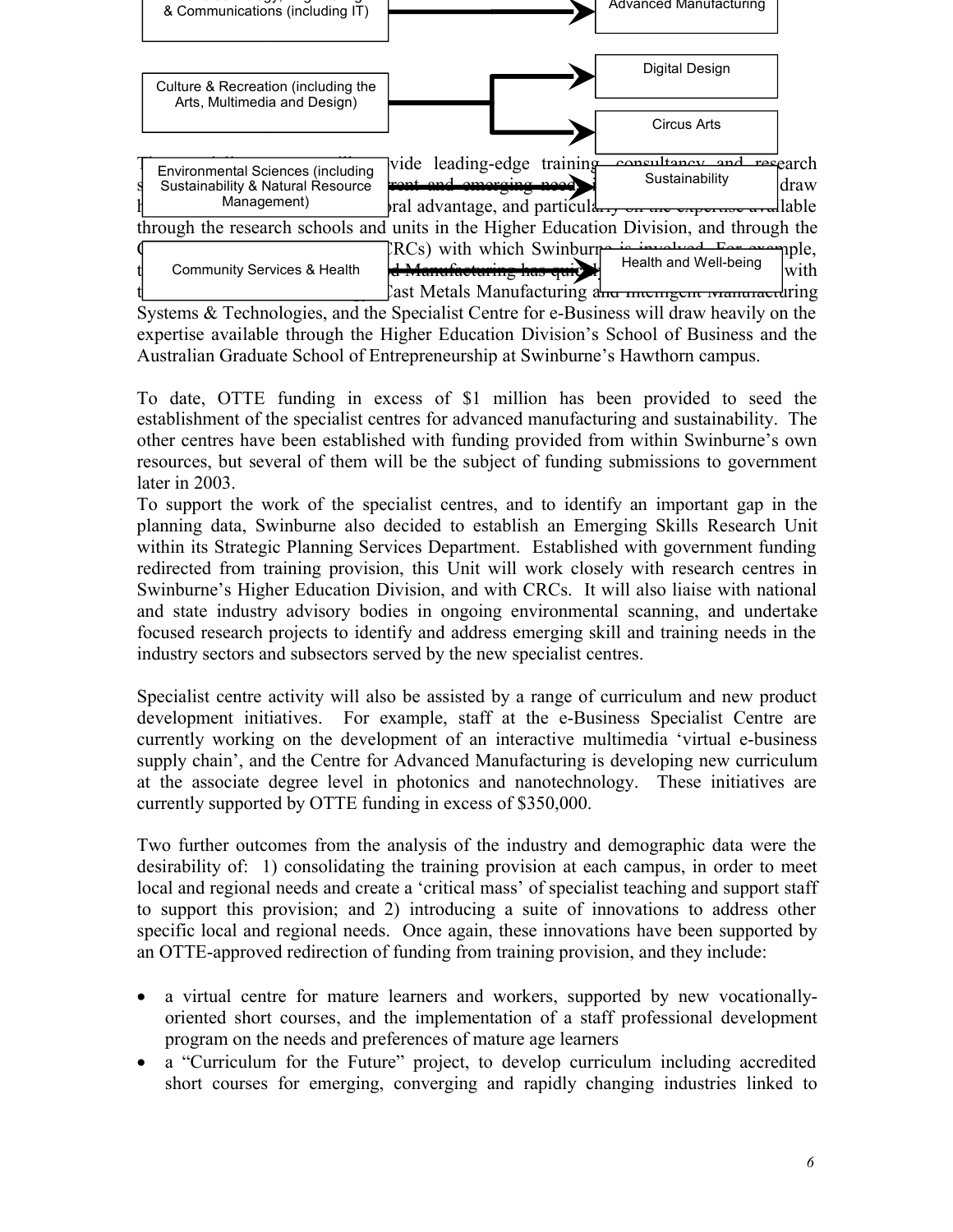Swinburne's specialist centres, and to design and customise curriculum and learning strategies responsive to the needs of specific client groups

- a "Community Building & Leadership Hub" at the Healesville campus, building on community links that are already strong to develop accredited and non-accredited programs in community building, leadership and strengthening, and to develop appropriate statewide delivery models and consultancy services
- a "Partnership for Indigenous Training & Research", again based at the Healesville campus, to undertake research on Indigenous VET provision within Australia and overseas, identify current and emerging training needs of Indigenous students, workers and communities, and develop culturally-appropriate curriculum and delivery models
- a "Youth Gateway" at the Croydon campus, to provide a single access point for career and course information, advice and support for young people and their carers in Melbourne's outer east, as well as literacy and numeracy assessment, youth pathway planning, youth support services, and links to the established youth development programs, community agencies and work opportunities
- a "Passport to Employment and Future Education", to identify generic employability skills, map those skills against course content and delivery strategies, and provide learners with relevant 'passport' documentation
- a fund to create capability through the leveraging of new opportunities, providing Swinburne with increased capacity to meet industry partnership arrangements, and to facilitate industry contribution to the cost of training in targeted industry sectors

On the basis of the research described, the Swinburne TAFE Division will consolidate its program delivery and specialist centre activity so as to meet regional business and community needs. This consolidation will also capitalise on Swinburne's intersectoral advantage, particularly in regard to the development of new single-campus pathway options and research linkages. Examples will include a consolidation of the provision of:

- various streams within the new Victorian Certificate of Applied Learning (VCAL) framework at the Croydon campus, to address the needs of young learners in Melbourne's outer east – particularly those disengaged or at risk of disengagement from education and employment
- tourism and hospitality training at the Prahran and Lilydale campuses, to address the skill and training needs of inner city and Yarra Valley businesses in these sectors
- manufacturing and engineering training, together with advanced manufacturing specialist centre activity, at the Hawthorn and Wantirna campuses – to maximise intersectoral links to Swinburne researchers and to service the needs of SMEs engaged in increasingly high technology manufacturing in Melbourne's outer east
- training in multimedia, digital design, and digital film/television production and postproduction at Prahran – again to capitalise on intersectoral links, and to meet the needs of film, television, game development and multimedia businesses in the inner east
- sustainability training at the Wantirna and Hawthorn campuses, in areas including renewable energy, triple bottom line reporting and cleaner production, to meet current and emerging needs for a diverse range of SMEs and 'second tier' businesses across Melbourne's inner and outer eastern suburbs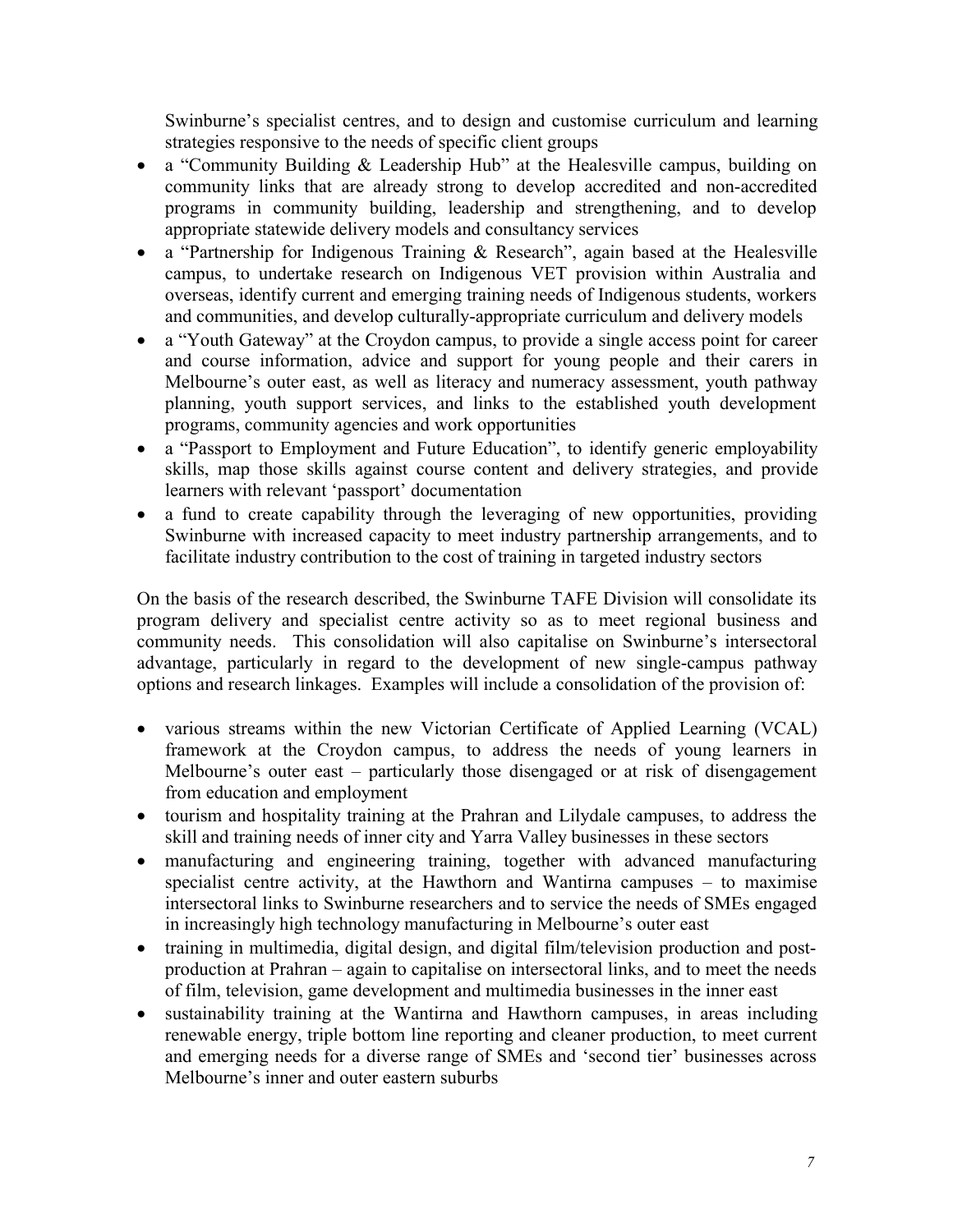training provision and specialist centre activity in health, community services and recreation at the Prahran, Hawthorn and Croydon campuses, reflecting local concentrations of businesses and employment opportunities

The research data also suggest a need for the Swinburne TAFE Division to increase the creativity, quantity and quality of its flexible VET provision, particularly to address the training needs of its industry-based and rural learners. While the Division is already in the vanguard of flexible delivery, the aim is to offer more and better choices through responsive learning and teaching strategies including:

- 'blended' delivery options that incorporate the use of web-based technologies and face-to-face sessions, on and off-campus
- structured action learning, with an emphasis on team-based project work
- mentor, 'buddy' and 'critical friend' arrangements
- web-based learning guides with links to electronic learning resource libraries and other materials including interactive multimedia learning resources
- virtual 'classes' and individual coaching supported by online and print materials

To facilitate the rapid development and uptake of high quality flexible delivery options, Swinburne has adopted an 'e-learning change management strategy' supported by a comprehensive professional development plan. This plan is based around another government-funded innovation – a network of 'e-learning leaders' operating across all of the teaching departments and delivery support units. Together with specialist centre activity, the e-learning leader network will provide an ongoing foundation for innovation across the TAFE Division.

In this context, the Division also established an 'innovation roundtable' within an 'institutional innovation framework'. Facilitated by an innovations expert and linking the specialist centres to leaders in research, entrepreneurship, industry, government and education, the roundtable forum should allow a flow of new opportunities to springboard from its multi-disciplinary membership (Figure 2).